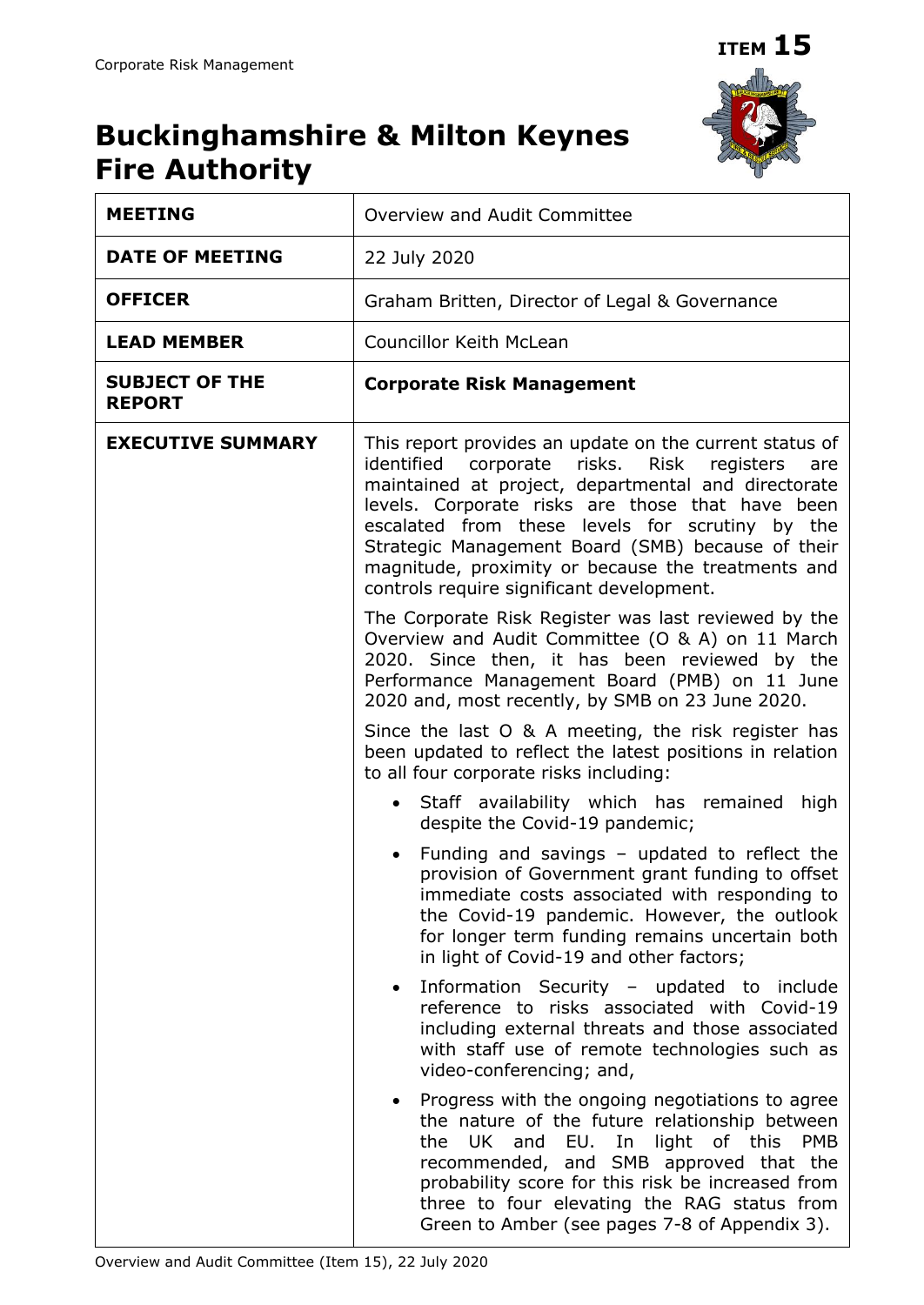|                                                                                   | Also, at the 23 June 2020 SMB, it was agreed that the<br>risk of a second Covid-19 'peak' and / or pandemic flu<br>outbreak be included in the Corporate Risk Register.<br>The outcome of this evaluation is at page 9 of<br>Appendix C.                                                                                                                                  |
|-----------------------------------------------------------------------------------|---------------------------------------------------------------------------------------------------------------------------------------------------------------------------------------------------------------------------------------------------------------------------------------------------------------------------------------------------------------------------|
|                                                                                   | The current distribution of corporate risks relative to<br>probability and potential impact is shown at Annex A.                                                                                                                                                                                                                                                          |
|                                                                                   | Changes to the corporate risk ratings over the last<br>year are shown at Appendix B.                                                                                                                                                                                                                                                                                      |
|                                                                                   | Detailed assessments of identified corporate risks are<br>shown in the Corporate Risk Register at Appendix C.                                                                                                                                                                                                                                                             |
|                                                                                   | The next O & A review is scheduled for 11 November<br>2020 preceded by reviews at the 8 October 2020 PMB,<br>at which all the Directorate Risk Registers will be<br>scrutinised, and the 20 October 2020 SMB.                                                                                                                                                             |
| <b>ACTION</b>                                                                     | Decision                                                                                                                                                                                                                                                                                                                                                                  |
| <b>RECOMMENDATIONS</b>                                                            | It is recommended that:                                                                                                                                                                                                                                                                                                                                                   |
|                                                                                   | 1. the status report on identified corporate risks at<br>Annex C be reviewed and approved; and,                                                                                                                                                                                                                                                                           |
|                                                                                   | 2. comments be provided to officers for consideration<br>and attention in future updates/reports.                                                                                                                                                                                                                                                                         |
| <b>RISK MANAGEMENT</b>                                                            | The development, implementation and operation of<br>effective<br>corporate risk management structures,<br>processes and procedures are considered critical to<br>assure continuity of service to the public, compliance<br>with relevant statutory and regulatory requirements<br>and the successful delivery of the Authority's strategic<br>aims, priorities and plans. |
| <b>FINANCIAL</b><br><b>IMPLICATIONS</b>                                           | No direct financial implications arising from the<br>presentation of this report. It is envisaged that the<br>further development of the Authority's corporate risk<br>management framework will be undertaken from<br>within agreed budgets.                                                                                                                             |
| <b>LEGAL IMPLICATIONS</b>                                                         | None directly arising from this report. Any legal<br>consequences associated with the crystallisation of<br>individual risks are detailed in the Risk Register report<br>at Appendix C.                                                                                                                                                                                   |
| <b>CONSISTENCY WITH</b><br>THE PRINCIPLES OF<br>THE DUTY TO<br><b>COLLABORATE</b> | The potential to share corporate risk intelligence with<br>neighbouring FRS and other relevant agencies will be<br>considered. BMKFA already participates in the multi-<br>agency Thames Valley Local Resilience Forum which<br>produces a Community Risk Register which is among<br>the sources used to identify potential risks to the<br>Authority.                    |
| <b>HEALTH AND SAFETY</b>                                                          | Development of the framework does not impact                                                                                                                                                                                                                                                                                                                              |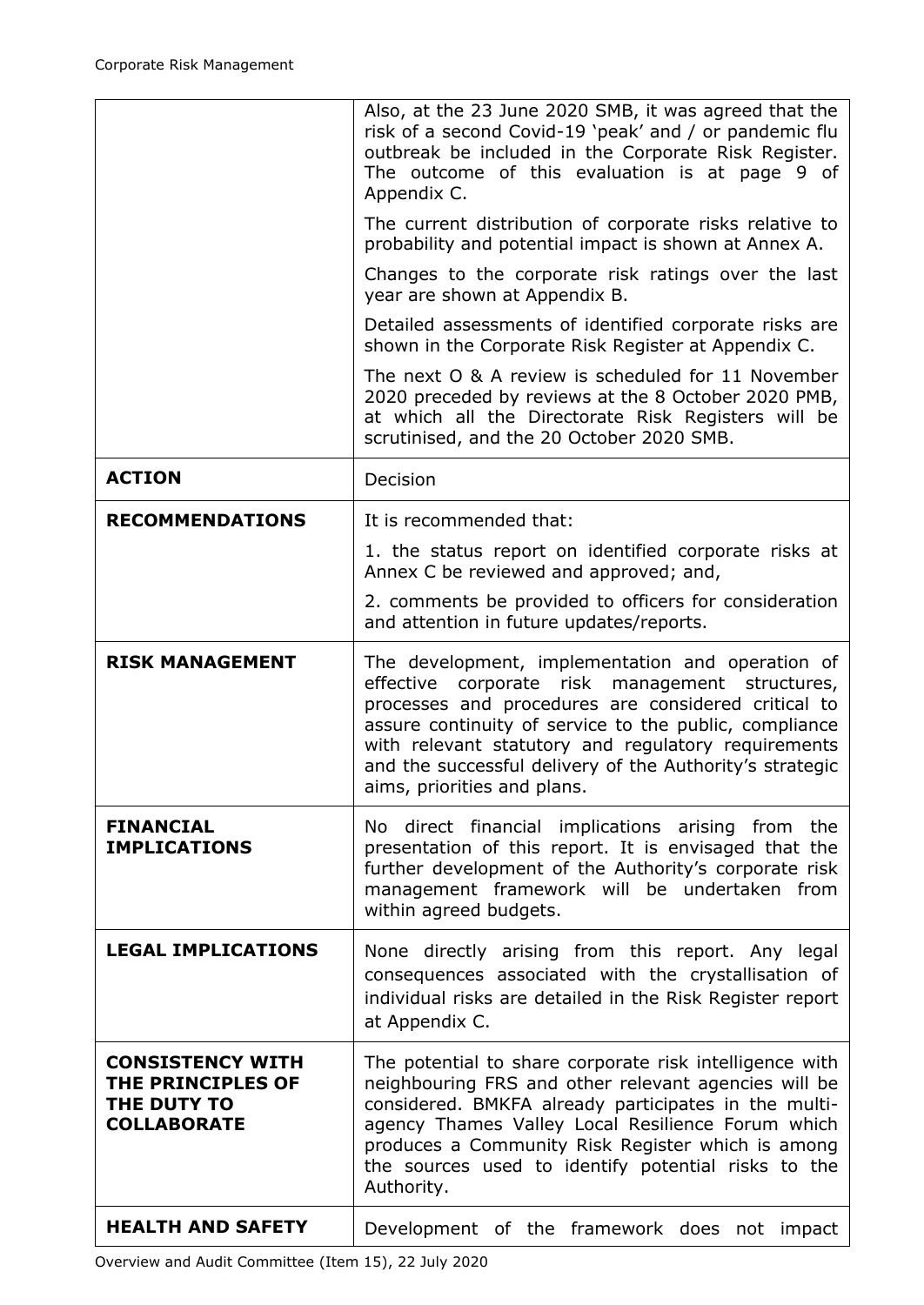|                                                     | directly on the legal compliance to health and safety,<br>however if risks are not appropriately identified then<br>this may present Health and Safety risks.                                                                                                                                                                                                                         |
|-----------------------------------------------------|---------------------------------------------------------------------------------------------------------------------------------------------------------------------------------------------------------------------------------------------------------------------------------------------------------------------------------------------------------------------------------------|
| <b>EQUALITY AND</b><br><b>DIVERSITY</b>             | No direct implications from the presentation of this<br>report. However, risks to achieving the Authority's<br>equality, diversity and inclusion<br>objectives<br>or<br>compliance with relevant statutes or regulations are<br>identified assessed and managed via this process and<br>are currently monitored within the People<br>and<br>Organisational Development Risk Register. |
| <b>USE OF RESOURCES</b>                             | The development of the risk management framework<br>complements the governance framework and business<br>processes as a critical cog in the system of internal<br>control and makes better use of our people resources<br>by giving them clearly defined areas of responsibility.                                                                                                     |
|                                                     | Senior managers and principal officers are<br>key<br>stakeholders in the development of the framework and<br>have an active role in its development at every stage.<br>The lead Member will also be involved in the<br>development of the framework<br>with<br>particular<br>responsibility<br>for<br>determining<br>the<br>reporting<br>arrangements for the Authority.              |
|                                                     | As with all policy frameworks, all employees will be<br>informed of the changes in the process and will<br>receive any training necessary to support their role in<br>the process.                                                                                                                                                                                                    |
| <b>PROVENANCE SECTION</b><br>&<br>BACKGROUND PAPERS | The current Corporate Risk Management Policy was<br>$18^{\sf th}$<br>2015<br>the<br>March<br>Executive<br>approved<br>at<br>Committee:<br>https://bucksfire.gov.uk/documents/2020/03/180315<br>exec committee papers.pdf/<br>CFA Members were last updated on the status of the<br>Authority's Corporate Risks at the 11 March 2020                                                   |
|                                                     | Overview & Audit Committee and will be updated<br>again at the 11 November 2020 meeting.                                                                                                                                                                                                                                                                                              |
| <b>APPENDICES</b>                                   | Appendix A: Distribution of Corporate Risks at<br>1.<br>23 June 2020 SMB meeting.                                                                                                                                                                                                                                                                                                     |
|                                                     | 2.<br>Appendix B: 12 Month View of Changes to<br>Corporate Risks                                                                                                                                                                                                                                                                                                                      |
|                                                     | 3.<br>Appendix C: Corporate Risk Register Report                                                                                                                                                                                                                                                                                                                                      |
| <b>TIME REQUIRED</b>                                | 10 Minutes                                                                                                                                                                                                                                                                                                                                                                            |
| <b>REPORT ORIGINATOR</b><br><b>AND CONTACT</b>      | Stuart Gowanlock, Corporate Planning Manager<br>sgowanlock@bucksfire.gov.uk                                                                                                                                                                                                                                                                                                           |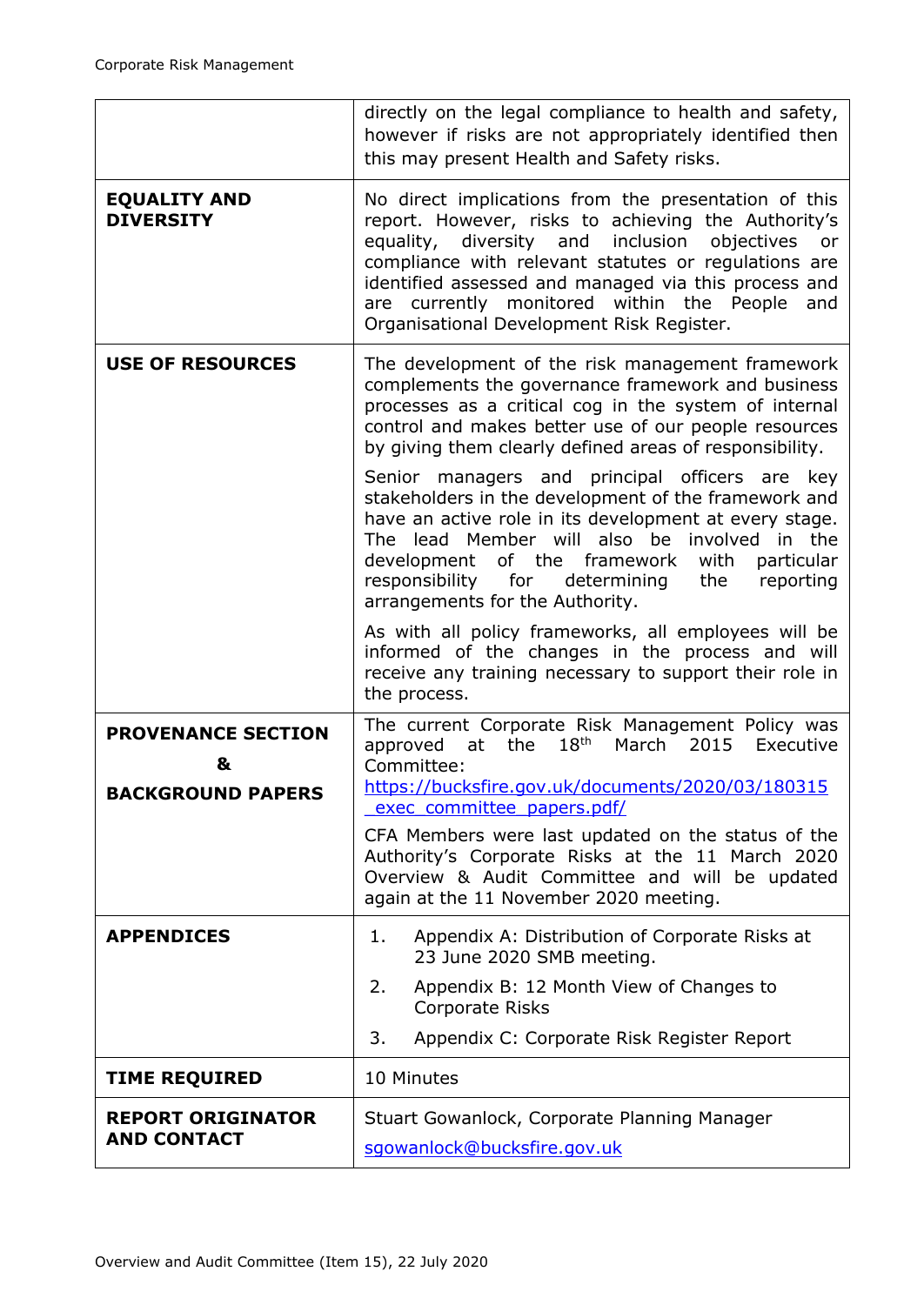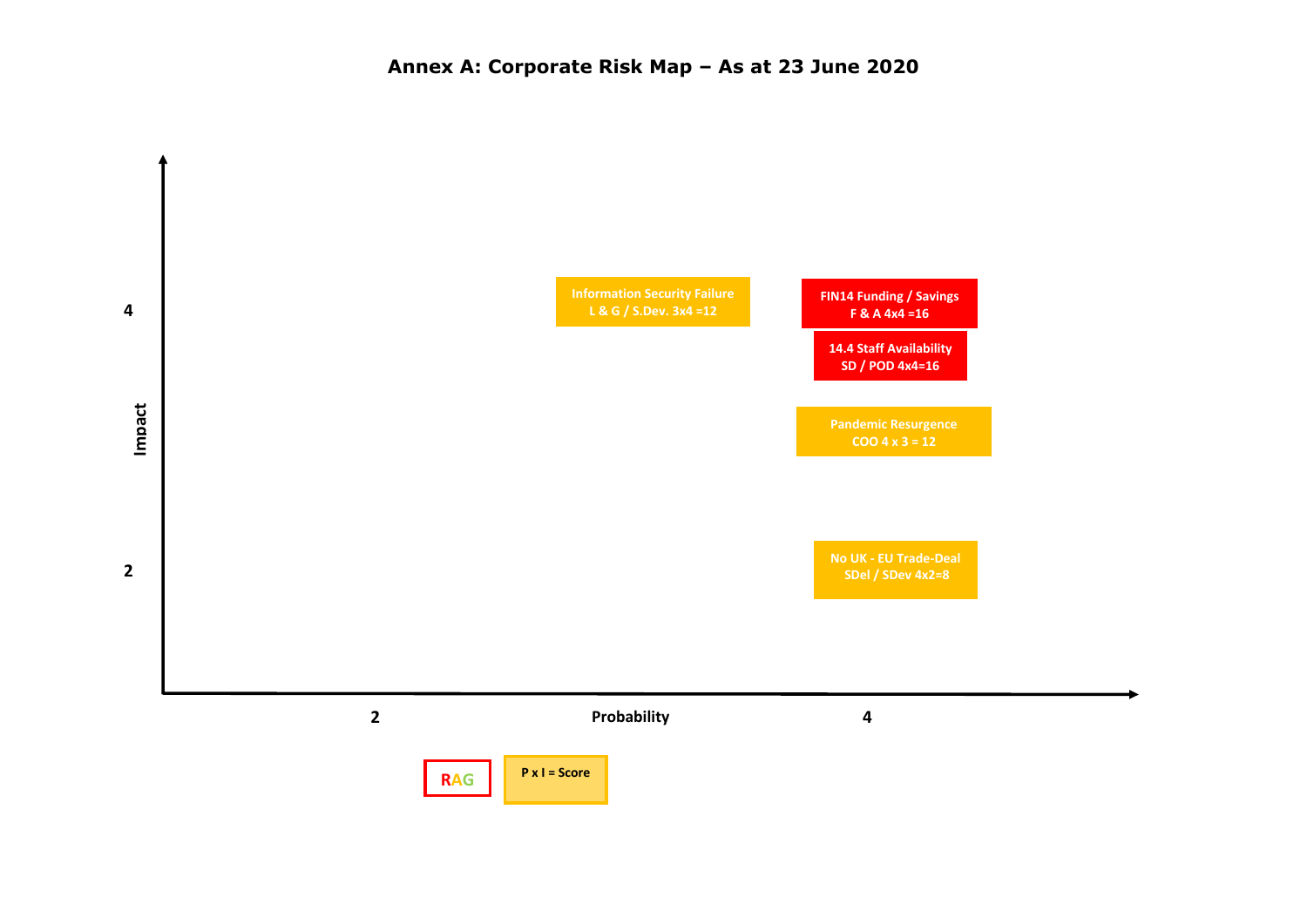

**No UK – EU Trade Agreement** 

**Information Security Failure**



## **Risk of Covid-19 Resurgence / Pandemic Flu**





**Risk to Funding**



**Staff Availability**

**June 2020**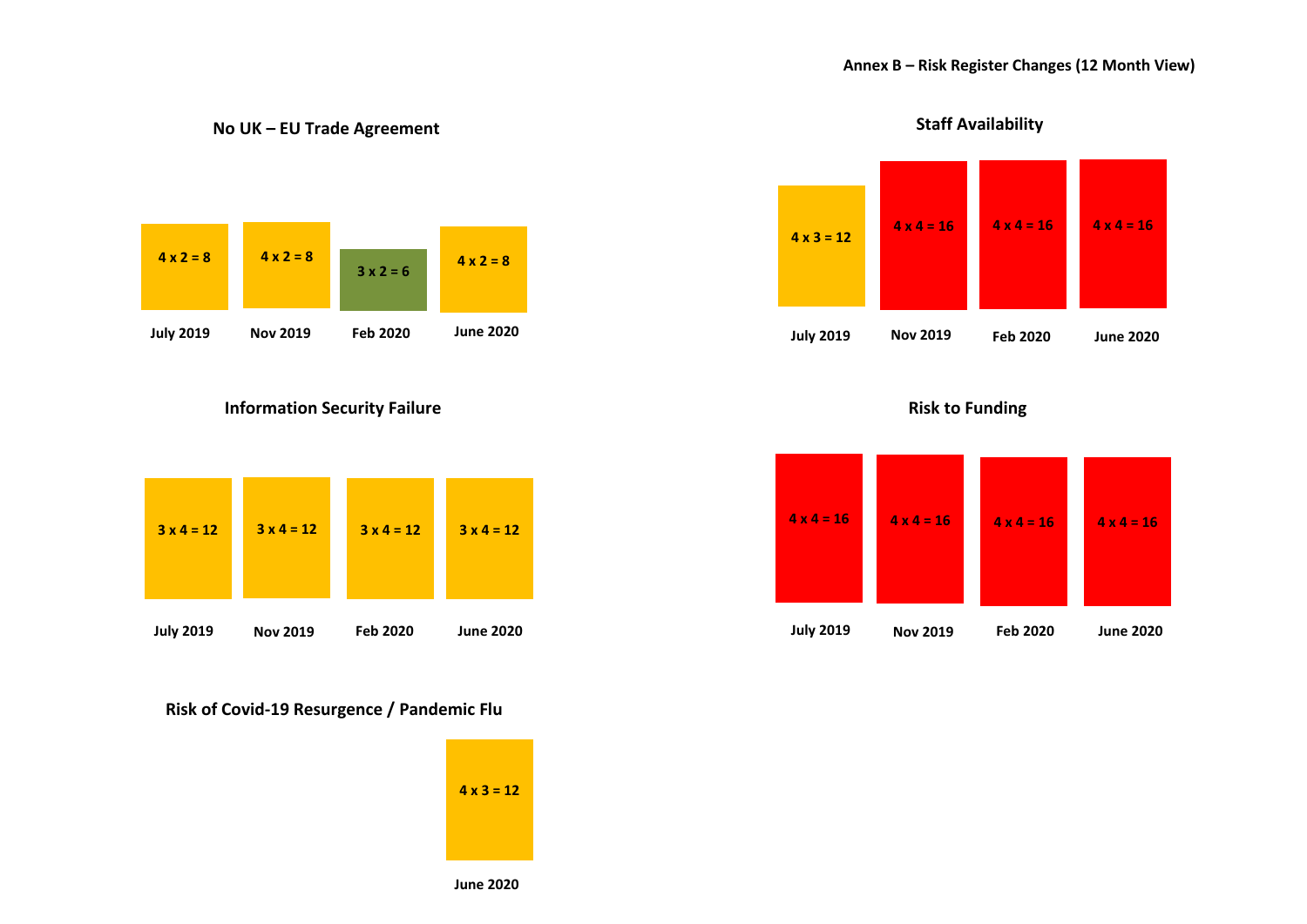## **Corporate Risks**

| <b>Risk</b>                                                                                                                                                                                                                                                                                                                                                                                                 | Resp.                             | <b>Consequences if</b>                                                                                                                       |                                               | <b>Risk Score</b>                             |                                                      | <b>Risk</b>                                   |                                                                                                                                | <b>Current Treatment</b>                                                                                                                                                                                                                                                                                                                                                                                                                                                                                                                                                                                                                                                                                                                                                    | R | <b>Comments / Further Treatment Proposed</b>                                                                                                                                                                                                                                                                                                                                                                                                                                                                                                                                                                                                                                                                                                                                                                                                                                                                                                                                                                                                                                                                                                                                                                                          |
|-------------------------------------------------------------------------------------------------------------------------------------------------------------------------------------------------------------------------------------------------------------------------------------------------------------------------------------------------------------------------------------------------------------|-----------------------------------|----------------------------------------------------------------------------------------------------------------------------------------------|-----------------------------------------------|-----------------------------------------------|------------------------------------------------------|-----------------------------------------------|--------------------------------------------------------------------------------------------------------------------------------|-----------------------------------------------------------------------------------------------------------------------------------------------------------------------------------------------------------------------------------------------------------------------------------------------------------------------------------------------------------------------------------------------------------------------------------------------------------------------------------------------------------------------------------------------------------------------------------------------------------------------------------------------------------------------------------------------------------------------------------------------------------------------------|---|---------------------------------------------------------------------------------------------------------------------------------------------------------------------------------------------------------------------------------------------------------------------------------------------------------------------------------------------------------------------------------------------------------------------------------------------------------------------------------------------------------------------------------------------------------------------------------------------------------------------------------------------------------------------------------------------------------------------------------------------------------------------------------------------------------------------------------------------------------------------------------------------------------------------------------------------------------------------------------------------------------------------------------------------------------------------------------------------------------------------------------------------------------------------------------------------------------------------------------------|
| <b>Description</b>                                                                                                                                                                                                                                                                                                                                                                                          |                                   | <b>Untreated Risk Occurs</b>                                                                                                                 |                                               |                                               | (Former) / New                                       | Level                                         |                                                                                                                                |                                                                                                                                                                                                                                                                                                                                                                                                                                                                                                                                                                                                                                                                                                                                                                             | А |                                                                                                                                                                                                                                                                                                                                                                                                                                                                                                                                                                                                                                                                                                                                                                                                                                                                                                                                                                                                                                                                                                                                                                                                                                       |
|                                                                                                                                                                                                                                                                                                                                                                                                             |                                   |                                                                                                                                              | P                                             |                                               | Σ                                                    | <b>HML</b>                                    |                                                                                                                                |                                                                                                                                                                                                                                                                                                                                                                                                                                                                                                                                                                                                                                                                                                                                                                             | G |                                                                                                                                                                                                                                                                                                                                                                                                                                                                                                                                                                                                                                                                                                                                                                                                                                                                                                                                                                                                                                                                                                                                                                                                                                       |
| <b>CRR 014.4 Staff</b><br>Availability<br><b>Emerging risks</b><br>of 1/ Court of<br><b>Appeal ruling</b><br>on the<br>McLeod/Serge                                                                                                                                                                                                                                                                         | Chief<br>Operati<br>ng<br>Officer | Potential detrimental<br>effects on service delivery<br>to the community and our<br>reputation.<br>Failure to discharge<br>statutory duties. | (2)<br>(5)<br>(3)<br>(4)<br>(3)<br>(5)<br>(4) | (5)<br>(5)<br>(5)<br>(5)<br>(5)<br>(4)<br>(3) | (10)<br>(25)<br>(15)<br>(20)<br>(15)<br>(20)<br>(12) | (M)<br>(H)<br>(H)<br>(H)<br>(H)<br>(H)<br>(M) | $\bullet$<br>$\bullet$<br>$\bullet$<br>$\bullet$                                                                               | Full business continuity plans in<br>place & uploaded to Resilience<br>Direct.<br>Peer review of the business<br>continuity arrangements<br><b>Bank System</b><br>Flexi-Duty System Pilot                                                                                                                                                                                                                                                                                                                                                                                                                                                                                                                                                                                   | R | 2 July 2019 SMB<br>The Government's application to appeal the Court<br>of Appeal ruling that the transition arrangements<br>for the 2015 Firefighters Pension Scheme were<br>unlawful was refused on 27 June 2019. The case<br>will now be remitted back to the employment<br>tribunal for remedy.                                                                                                                                                                                                                                                                                                                                                                                                                                                                                                                                                                                                                                                                                                                                                                                                                                                                                                                                    |
| ant cases.<br><b>Potential for all</b><br>affected staff<br>retiring from<br>the Service on<br>or before<br><b>March 2022</b><br>2/ Staff<br>inability to get<br>to work due to<br>external<br>factors e.g.<br>Pandemic Flu,<br>disruption to<br>fuel supplies<br>etc.<br>3/Impact of<br>transformation<br>at pace on<br>attraction of<br>new staff,<br>retention and<br>overall<br>workforce<br>stability. |                                   | Loss of critical knowledge /<br>skills / capacity<br>/competency levels.                                                                     | (5)<br>(4)<br>(5)<br>(3)<br>(4)<br>4          | (3)<br>(3)<br>(3)<br>(3)<br>(3)<br>4          | (15)<br>(12)<br>(15)<br>(9)<br>(12)<br>16            | (H)<br>(M)<br>(H)<br>(M)<br>(M)<br>н.         | $\bullet$<br>$\bullet$<br>$\bullet$<br>$\bullet$<br>$\bullet$<br>$\bullet$<br>$\bullet$<br>$\bullet$<br>$\bullet$<br>$\bullet$ | <b>Staff Transfer Procedure</b><br>Employee assistance and welfare<br>support<br><b>Training Needs Assessment process</b><br>Monitoring of staff 'stability ratio'<br>relative to best practice and sector<br>norms<br>Review of Resourcing and Retention<br>strategies<br>Wider range of contracts offering<br>more flexible ways of working<br>A variety of approaches are being<br>adopted to replenish the workforce.<br>These include more operational<br>apprentices, transferees, and re-<br>engagement options<br>Workforce planning data is<br>regularly reviewed with Service<br>delivery, HR and Finance.<br>Growth bids to be considered to<br>support future resourcing demands.<br>HR are reviewing the future<br>promotion and career development<br>options |   | This decision will impact on retirement dates and<br>staff retention. Workforce plan modelling is<br>underway covering a range of potential scenarios.<br>These scenarios will be refined as the remedy is<br>developed.<br>27 August 2019 Informal SMB<br>Early analysis of the potential impact of the<br>pensions' decision indicates that senior and middle<br>ranking officers are likely to be most affected. In<br>light of this the risk has been elevated to red RAG<br>status (with a $4 \times 4 = 16$ probability and impact<br>score).<br>22 October 2019 SMB<br>As the transitional provisions transferring<br>members into the 2015 Firefighters' Pension<br>Scheme were found to be unlawful, a 'remedies<br>hearing' has been scheduled for 18 December<br>2019. Any remedy awarded to scheme members is<br>likely to have a significant impact on current<br>assumptions about retirement profiles and<br>succession pipelines.<br>14 January 2020 SMB<br>On 18 December 2019, the employment tribunal<br>ruled that more than 6,000 firefighters are entitled<br>to return to their pre-2015 pension schemes. The<br>claimants, members of the 1992 and 2006<br>firefighters' pension schemes, are now entitled to |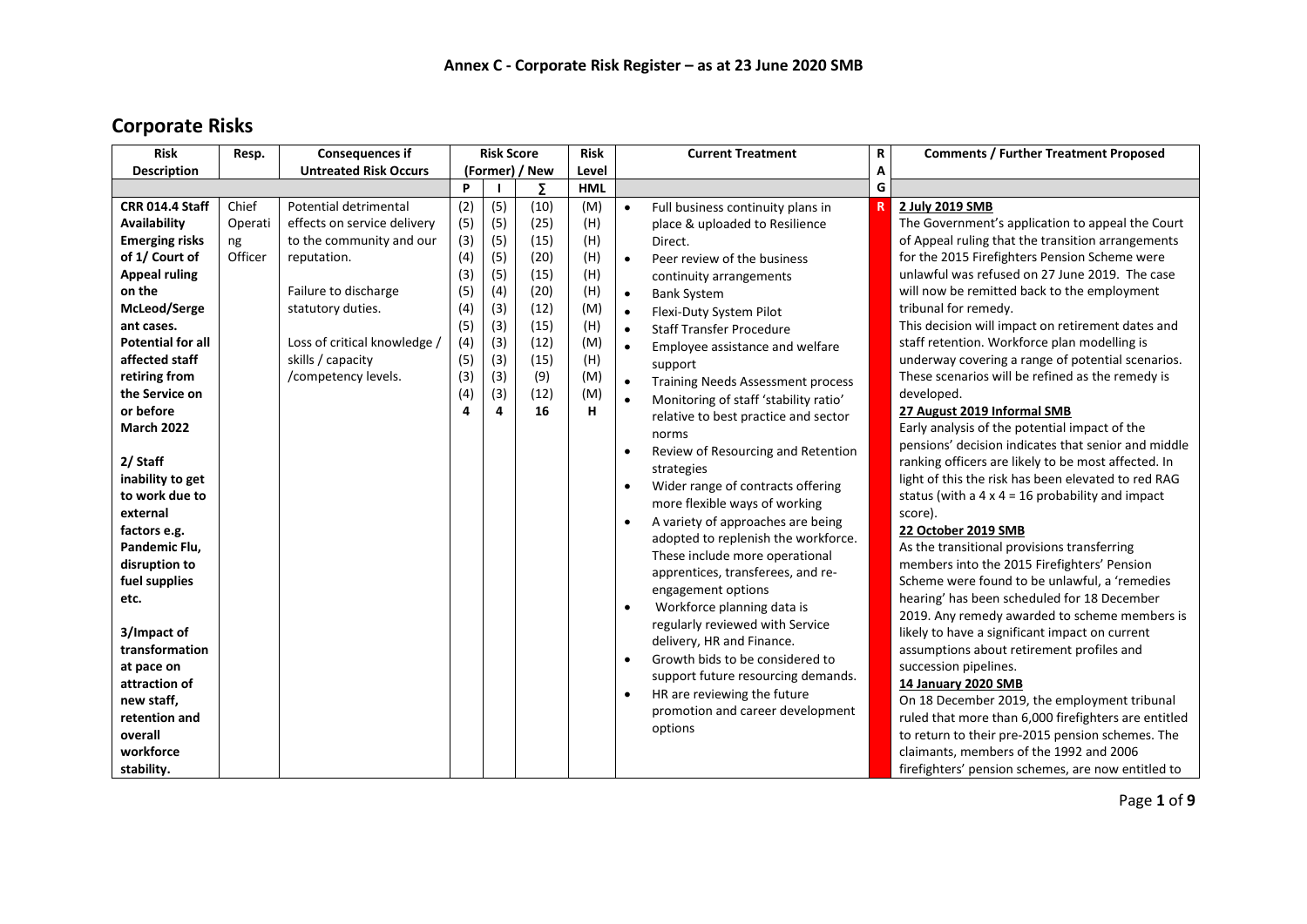| This is a          |  |  |  | be treated as if they have remained members of      |
|--------------------|--|--|--|-----------------------------------------------------|
| composite risk     |  |  |  | their original pension scheme, with benefits        |
| more detailed      |  |  |  | including a retirement age of between 50 and 55.    |
| evaluations of     |  |  |  | <b>30 January 2020 PMB</b>                          |
| individual risk    |  |  |  | Officers are monitoring developments associated     |
| components         |  |  |  | with the recent 'Corona-Virus' (2019-nCoV)          |
| are contained      |  |  |  | outbreak in China which has already spread to       |
| in the P & OD      |  |  |  | other parts of the world including the UK.          |
| <b>Directorate</b> |  |  |  | Production of new guidance which consolidates,      |
| Risk Register.     |  |  |  | updates and supersedes a range of previous          |
|                    |  |  |  | guidance relating to planning and preparedness for  |
|                    |  |  |  | this area of risk has been accelerated and is being |
|                    |  |  |  | submitted to the 11 February SMB for approval       |
|                    |  |  |  | and publication on the Intranet.                    |
|                    |  |  |  | 11 February 2020 SMB                                |
|                    |  |  |  | Updated Pandemic Outbreak Planning Guidance         |
|                    |  |  |  | approved for release to all staff via the intranet. |
|                    |  |  |  | Officers continue to monitor developments and to    |
|                    |  |  |  | work with Local Resilience Forum partners to        |
|                    |  |  |  | prepare for all identifiable contingencies          |
|                    |  |  |  | associated with this area of risk.                  |
|                    |  |  |  | 12 May 2020 SMB                                     |
|                    |  |  |  | Resourcing levels are constantly monitored to       |
|                    |  |  |  | ensure coverage. Resourcing has not been            |
|                    |  |  |  | impacted by the pandemic outbreak, if anything      |
|                    |  |  |  | they are better than previously.                    |
|                    |  |  |  | 20 Apprentices (cohort 5) joined the service on 6   |
|                    |  |  |  | April, and cohorts 3 and 4 joined on the 22 March.  |
|                    |  |  |  | Development centres and recruitment are             |
|                    |  |  |  | continuing to ensure roles are resourced.           |
|                    |  |  |  | Plans are in place to ensure that the On-call       |
|                    |  |  |  | recruitment continues in the near future.           |
|                    |  |  |  | 23 June 2020 SMB                                    |
|                    |  |  |  | No change to risk score or evaluation.              |
|                    |  |  |  |                                                     |
|                    |  |  |  |                                                     |
|                    |  |  |  |                                                     |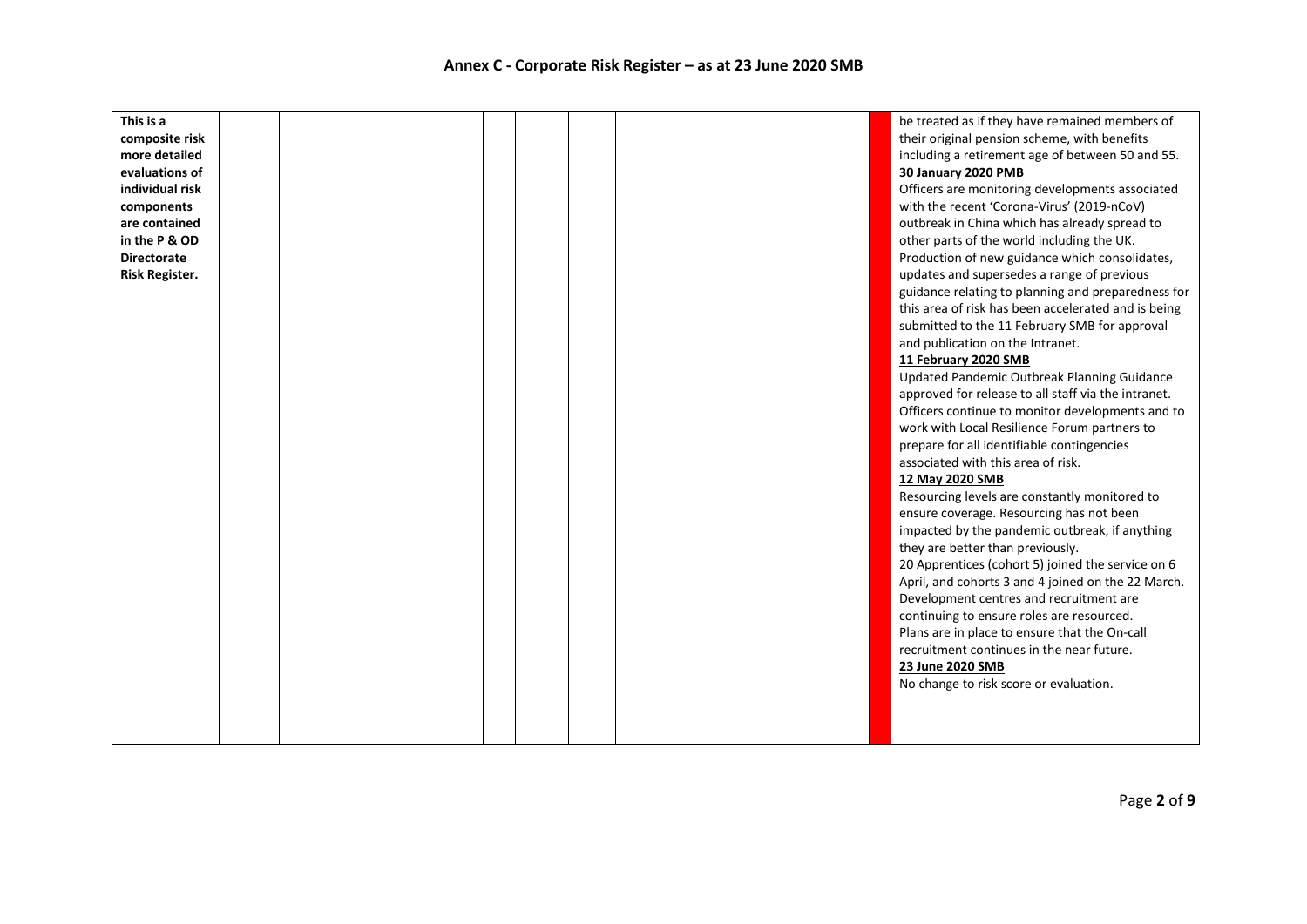| <b>Description</b><br>Fin $14-$<br>Director<br><b>Funding and</b><br>Finance | <b>Untreated Risk Occurs</b><br>The funding settlement<br>now assumes that a<br>council tax increase is                                                                                                                                                                                                                                                                                             | (Former) / New<br>P<br>(4) |                 | $\overline{z}$     | Level       |                                                                                                                                                                                                                                                                                                                                                                                               | A<br>G |                                                                                                                                                                                                                                                                                                                                                                                                                                                                                                                                                                                                                                                                                                                                                                                                                                                                                                                                                                                                                                                                                                                                                                                                                                                                                                                                                                                                                                                                                         |
|------------------------------------------------------------------------------|-----------------------------------------------------------------------------------------------------------------------------------------------------------------------------------------------------------------------------------------------------------------------------------------------------------------------------------------------------------------------------------------------------|----------------------------|-----------------|--------------------|-------------|-----------------------------------------------------------------------------------------------------------------------------------------------------------------------------------------------------------------------------------------------------------------------------------------------------------------------------------------------------------------------------------------------|--------|-----------------------------------------------------------------------------------------------------------------------------------------------------------------------------------------------------------------------------------------------------------------------------------------------------------------------------------------------------------------------------------------------------------------------------------------------------------------------------------------------------------------------------------------------------------------------------------------------------------------------------------------------------------------------------------------------------------------------------------------------------------------------------------------------------------------------------------------------------------------------------------------------------------------------------------------------------------------------------------------------------------------------------------------------------------------------------------------------------------------------------------------------------------------------------------------------------------------------------------------------------------------------------------------------------------------------------------------------------------------------------------------------------------------------------------------------------------------------------------------|
|                                                                              |                                                                                                                                                                                                                                                                                                                                                                                                     |                            |                 |                    |             |                                                                                                                                                                                                                                                                                                                                                                                               |        |                                                                                                                                                                                                                                                                                                                                                                                                                                                                                                                                                                                                                                                                                                                                                                                                                                                                                                                                                                                                                                                                                                                                                                                                                                                                                                                                                                                                                                                                                         |
|                                                                              |                                                                                                                                                                                                                                                                                                                                                                                                     |                            |                 |                    |             |                                                                                                                                                                                                                                                                                                                                                                                               |        |                                                                                                                                                                                                                                                                                                                                                                                                                                                                                                                                                                                                                                                                                                                                                                                                                                                                                                                                                                                                                                                                                                                                                                                                                                                                                                                                                                                                                                                                                         |
|                                                                              |                                                                                                                                                                                                                                                                                                                                                                                                     |                            |                 |                    | <b>HML</b>  |                                                                                                                                                                                                                                                                                                                                                                                               |        |                                                                                                                                                                                                                                                                                                                                                                                                                                                                                                                                                                                                                                                                                                                                                                                                                                                                                                                                                                                                                                                                                                                                                                                                                                                                                                                                                                                                                                                                                         |
|                                                                              |                                                                                                                                                                                                                                                                                                                                                                                                     |                            | (4)             | (16)               | H           | Proactive management of the MTFP                                                                                                                                                                                                                                                                                                                                                              | R      | 17 September 2019 SMB                                                                                                                                                                                                                                                                                                                                                                                                                                                                                                                                                                                                                                                                                                                                                                                                                                                                                                                                                                                                                                                                                                                                                                                                                                                                                                                                                                                                                                                                   |
|                                                                              |                                                                                                                                                                                                                                                                                                                                                                                                     |                            |                 |                    |             | is in force and is very closely aligned                                                                                                                                                                                                                                                                                                                                                       |        | Spending Round 2019 (SR19) was announced by the                                                                                                                                                                                                                                                                                                                                                                                                                                                                                                                                                                                                                                                                                                                                                                                                                                                                                                                                                                                                                                                                                                                                                                                                                                                                                                                                                                                                                                         |
| & Assets<br><b>Savings</b>                                                   |                                                                                                                                                                                                                                                                                                                                                                                                     |                            |                 |                    |             | to workforce planning.                                                                                                                                                                                                                                                                                                                                                                        |        | Chancellor on 4 September 2019. Prior to SR2019 we were                                                                                                                                                                                                                                                                                                                                                                                                                                                                                                                                                                                                                                                                                                                                                                                                                                                                                                                                                                                                                                                                                                                                                                                                                                                                                                                                                                                                                                 |
| Requirement                                                                  | required each year in<br>line with the prevailing<br>capping limit, currently<br>2% for the Fire<br>Authority, and that<br>local growth meets<br>expectations.<br>If either, or both, did<br>not come to fruition<br>then there is a risk the<br>Authority will not meet<br>its commitment to the<br>PSP 2020 - 25 and that<br>a fundamental re-think<br>of service provision<br>would be required. | (3)<br>(3)<br>4            | (4)<br>(4)<br>4 | (12)<br>(12)<br>16 | M<br>M<br>н | For the present, USAR (S31) grant<br>funding is assumed to continue,<br>though notification now seems to be<br>year on year and often after budget<br>setting. If removed, the Authority will<br>need to cope with a circa £800k cut<br>in funding.<br>The Authority has responded to<br>consultations and lobbied MPs to<br>increase the referendum threshold<br>for fire authorities to £5. |        | forecasting that real-terms central government funding<br>would continue to fall over the period of this PSP. Since SR19<br>was announced we have updated our forecasts to show this<br>now being flat in real-terms.<br>However, SR19 only covers a one-year time period, and<br>future Comprehensive Spending Reviews may require these<br>forecasts to be revisited. Also, despite the effect of efficiency<br>measures already taken during the period 2015-2020, we<br>continue to face other financial uncertainties that potentially<br>require us to find additional funding and/or make further<br>savings. These uncertainties arise from: Increases in the<br>amount that employers are required to contribute to the<br>Firefighters' Pension Scheme due to changes made by the<br>Government; uncertainty over long-term funding that we<br>receive from Government to provide Urban Search and<br>Rescue as part of national resilience arrangements to deal<br>with major civil emergencies such as terrorist attacks; and<br>changes to the allocation of business rate receipts to local<br>authorities.<br>14 January 2020 SMB<br>On 17 December 2019, HMICFRS published the report on the<br>outcomes of its inspection of the Service. Amongst other<br>things, it corroborated the Service's position that it requires<br>additional funding.<br>On 20 December 2019, the Government published the<br>provisional local government finance settlement for 2020-21. |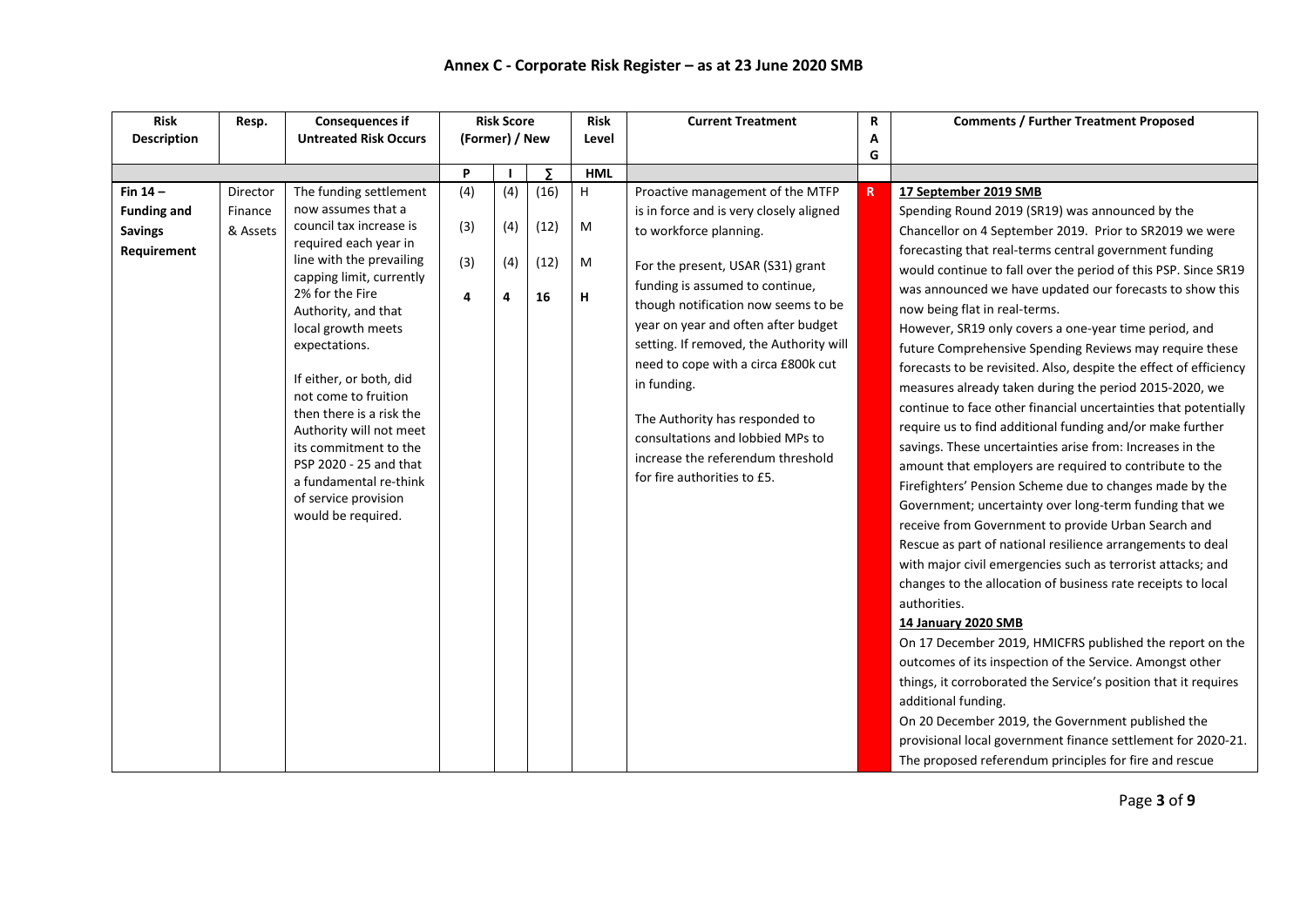|  |  |  |  | services is that any increases in Council Tax are limited to less |
|--|--|--|--|-------------------------------------------------------------------|
|  |  |  |  | than 2% (the threshold for the previous two years was 3%).        |
|  |  |  |  | Official confirmation that the pension grant funding will         |
|  |  |  |  | continue into 2020-21 has not yet been received, although         |
|  |  |  |  | this is expected before the final settlement.                     |
|  |  |  |  | 11 February 2020 SMB                                              |
|  |  |  |  | On 6 February 2020, the Government published the Final            |
|  |  |  |  | local government finance settlement: England, 2020 to 2021        |
|  |  |  |  | via a written statement to Parliament (the debate on this is      |
|  |  |  |  | due to take place on 12 February 2020). The statement             |
|  |  |  |  | confirmed the referendum principles for fire and rescue           |
|  |  |  |  | services would be 2%.                                             |
|  |  |  |  | On 6 February 2020, the Home Office also formally                 |
|  |  |  |  | confirmed that the same amounts of pension grant funding          |
|  |  |  |  | will be paid for 2020-21 as were paid in 2019-20.                 |
|  |  |  |  | 12 May 2020 SMB                                                   |
|  |  |  |  | The immediate costs relating to COVID-19 have been covered        |
|  |  |  |  | by the additional grant funding provided by Government.           |
|  |  |  |  | However, there is a significant risk to future funding levels, as |
|  |  |  |  | Council Tax and business rates revenues are likely to fall and    |
|  |  |  |  | Government funding may also be decrease. It is also unlikely      |
|  |  |  |  | that a Comprehensive Spending Review will be completed in         |
|  |  |  |  | time for 2021-22, adding further uncertainty to the current       |
|  |  |  |  | financial outlook.                                                |
|  |  |  |  | 23 June 2020 SMB                                                  |
|  |  |  |  | No change to risk score or evaluation.                            |
|  |  |  |  |                                                                   |
|  |  |  |  |                                                                   |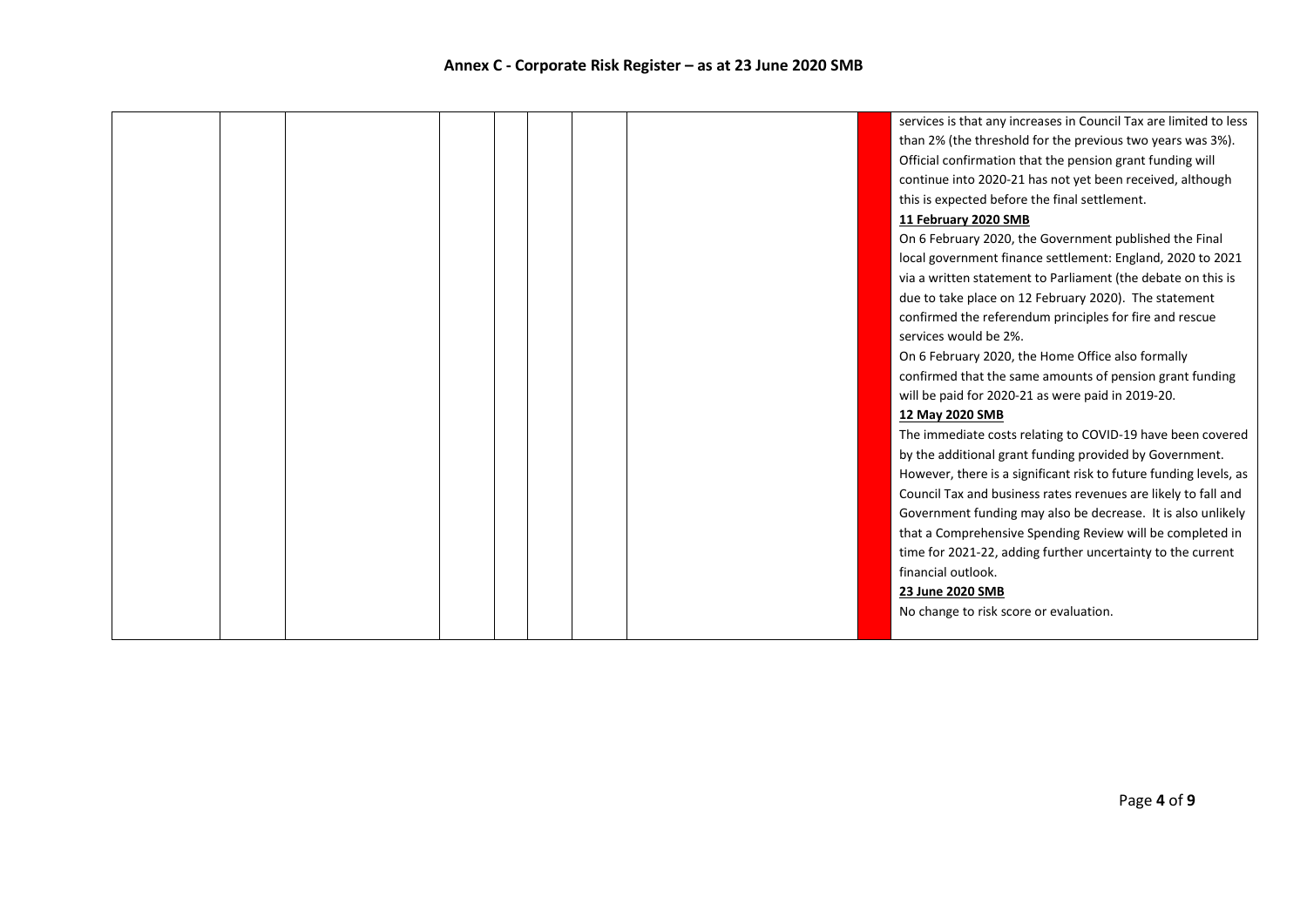| <b>Risk Description</b> | Resp.    | <b>Consequences if</b> |                         | <b>Risk Score</b> |          | <b>Risk</b> | <b>Current Treatment</b>                                  | R | <b>Comments / Further Treatment Proposed</b>    |
|-------------------------|----------|------------------------|-------------------------|-------------------|----------|-------------|-----------------------------------------------------------|---|-------------------------------------------------|
|                         |          | <b>Untreated Risk</b>  |                         | (Former) / New    |          | Level       |                                                           | А |                                                 |
|                         |          | <b>Occurs</b>          |                         |                   |          |             |                                                           | G |                                                 |
|                         |          |                        | P                       |                   | $\Sigma$ | <b>HML</b>  |                                                           |   |                                                 |
| <b>Information</b>      | Senior   | • Inability to         | (4)                     | (4)               | (16)     | (H)         | 1. Appropriate roles:                                     |   | 17 September 2019 SMB                           |
| security failure to -   | Inform-  | access/use our e-      | $\overline{\mathbf{3}}$ | 4                 | 12       | M           | - SIRO has overall responsibility for the management      |   | The National Cyber Security Centre weekly       |
|                         | ation    | information            |                         |                   |          |             | of risk                                                   |   | threat report advised that security breaches    |
| a) comply with          | Risk     | systems.               |                         |                   |          |             | - Information and information systems assigned to         |   | against service desk/ support lines lead to an  |
| statutory or            | Owner    | • Severe financial     |                         |                   |          |             | relevant Information Asset Owners (IAO's)                 |   | increase in phishing scams. GB to investigate   |
|                         | (SIRO)   | penalties from the     |                         |                   |          |             | Department Security Officer (DSO) the Information         |   | the availability of training packages for       |
| regulatory              | Director | Information            |                         |                   |          |             | Governance & Compliance Manager has day-to-day            |   | "mock" phishing scams to help to raise          |
| requirements            | Legal &  | Commissioner           |                         |                   |          |             | responsibility for the identification of information      |   | awareness amongst employees.                    |
|                         | Govern-  | • Lawsuits from the    |                         |                   |          |             | risks and their treatments                                |   | Not all departments have a retention and        |
| b) manage               | ance     | public whose           |                         |                   |          |             | 'Stewards' assigned by IAO's with day-to-day              |   | disposal schedule in place. This is a legal     |
| technology              |          | sensitive personal     |                         |                   |          |             | responsibility for relevant information.                  |   | requirement and also helps the Authority to     |
|                         |          | information is         |                         |                   |          |             | 2. Virus detection/avoidance:                             |   | identify all of the information types it holds  |
| c) manage               |          | accessed causing       |                         |                   |          |             | Anti-Malware report - no significant adverse trends       |   | and enables an audit of information to          |
| organisational          |          | damage and             |                         |                   |          |             | identified which indicates that improved security         |   | ensure security arrangements including          |
| resources               |          | distress.              |                         |                   |          |             | measures such as new email and web filters are being      |   | timely destruction.                             |
|                         |          |                        |                         |                   |          |             | successful in intercepting infected emails and links;     |   | 22 October 2019 SMB                             |
| Deliberate:             |          |                        |                         |                   |          |             | 3. Policies / procedure:                                  |   | The South East Regional Organised Crime         |
| unauthorised            |          |                        |                         |                   |          |             | Comprehensive review and amendment of the                 |   | Unit (SEROCU) cyber training to be reviewed     |
|                         |          |                        |                         |                   |          |             | retention and disposal schedules / Information Asset      |   | with a view to rolling it out to a large group  |
| access and theft or     |          |                        |                         |                   |          |             | Registers,                                                |   | of employees.                                   |
| encryption of data.     |          |                        |                         |                   |          |             | - current and tested business continuity plans / disaster |   | 14 January 2020 SMB                             |
| Accidental: loss,       |          |                        |                         |                   |          |             | recovery plans                                            |   | NCSC weekly threat report - as at 20 Dec no     |
| damage or               |          |                        |                         |                   |          |             | - employee training/education                             |   | new UK threat notified.                         |
| destruction of data     |          |                        |                         |                   |          |             | - tested data/systems protection clauses in contracts     |   | Large volumes of data stored on our network     |
|                         |          |                        |                         |                   |          |             | and data-sharing agreements                               |   | drives, particularly Outlook files, are         |
|                         |          |                        |                         |                   |          |             | - Integrated Impact Assessments (IIA)                     |   | threatening to delay the migration to           |
|                         |          |                        |                         |                   |          |             | - disincentives to unauthorised access e.g. disciplinary  |   | Microsoft 365 and to cloud hosting. We have     |
|                         |          |                        |                         |                   |          |             | action                                                    |   | already experienced significant systems         |
|                         |          |                        |                         |                   |          |             | 4. Premises security:                                     |   | disruption as a result of server failure so any |
|                         |          |                        |                         |                   |          |             | - Preventative maintenance schedule                       |   | delay to cloud hosting may lead to further      |
|                         |          |                        |                         |                   |          |             | - Frequent audits at Stations and inventory aligned to    |   | incidents.                                      |
|                         |          |                        |                         |                   |          |             | asset management system.                                  |   | 11 February 2020 SMB                            |
|                         |          |                        |                         |                   |          |             | - Reduction in the number of CCTV requests following      |   | A report of data breaches reported to the       |
|                         |          |                        |                         |                   |          |             | improved education and guidance in relation to the use    |   | Information Commissioners Office in 2019        |
|                         |          |                        |                         |                   |          |             | of the same;                                              |   | found that nine out of ten of the 2,376         |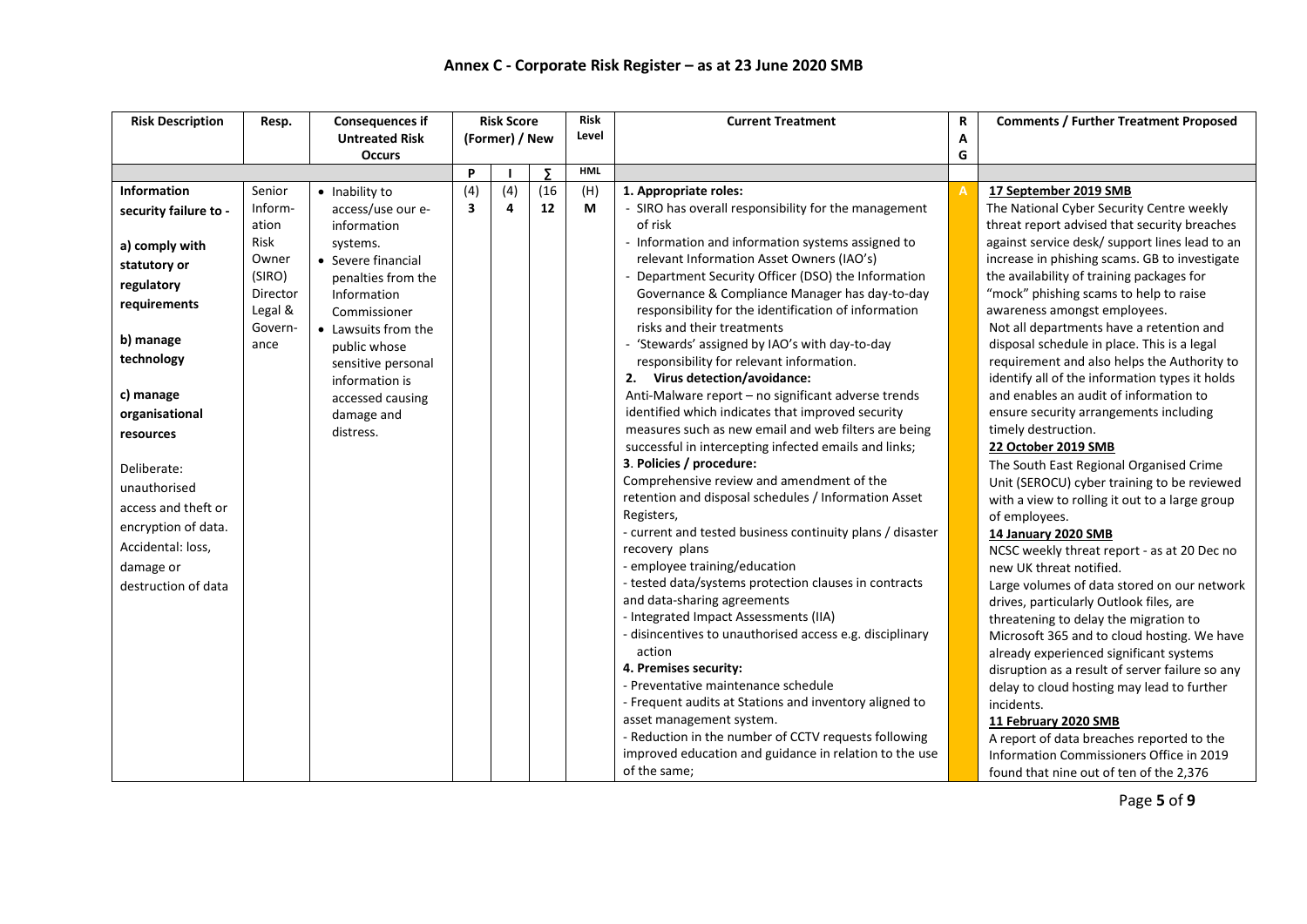|  |  |  |  |  |  |  | - Premises Security Group re-established to meet on a 3<br>monthly basis aligned to the PMB meeting schedule.<br>5. Training:<br>The biannual "Responsible for Information" training<br>will be supplemented by the National Cyber Security<br>Centre's new e-learning package 'Top Tips for Staff'<br>which will be built into the Heat training platform as a<br>mandatory biannual package. |  | breaches were owing to "mistakes by users".<br>Phishing was named as the main cause of<br>breaches.<br>12 May 2020 SMB:<br>Threats to our network and systems are<br>particularly disruptive during the coronavirus<br>crisis when rules and guidance are dynamic<br>and subject to frequent updates. (Refer to<br>note 14 January);<br>The use of video conferencing has not been<br>commonplace across the Authority and most<br>employees are unfamiliar with conferencing<br>tools to be aware of additional security risks;<br>employees failing to familiarise themselves<br>with Authority policies and procedures and<br>instructions put the Authority at risk. It is<br>important to remember that privacy laws<br>have not been suspended and new or<br>amended procedures involving personally<br>identifiable information must be impact<br>assessed before changes are made.<br>23 June 2020 SMB<br>As the use of video conferencing becomes<br>more commonplace across the Authority its<br>use has grown exponentially so that meetings<br>are replacing telephone and email<br>communications. This has enabled all<br>relevant parties to interact concurrently<br>rather than consecutively and issues are<br>resolved with fewer iterations. No change to<br>risk score or evaluation. |
|--|--|--|--|--|--|--|------------------------------------------------------------------------------------------------------------------------------------------------------------------------------------------------------------------------------------------------------------------------------------------------------------------------------------------------------------------------------------------------|--|------------------------------------------------------------------------------------------------------------------------------------------------------------------------------------------------------------------------------------------------------------------------------------------------------------------------------------------------------------------------------------------------------------------------------------------------------------------------------------------------------------------------------------------------------------------------------------------------------------------------------------------------------------------------------------------------------------------------------------------------------------------------------------------------------------------------------------------------------------------------------------------------------------------------------------------------------------------------------------------------------------------------------------------------------------------------------------------------------------------------------------------------------------------------------------------------------------------------------------------------------------------------------------------------------------|
|--|--|--|--|--|--|--|------------------------------------------------------------------------------------------------------------------------------------------------------------------------------------------------------------------------------------------------------------------------------------------------------------------------------------------------------------------------------------------------|--|------------------------------------------------------------------------------------------------------------------------------------------------------------------------------------------------------------------------------------------------------------------------------------------------------------------------------------------------------------------------------------------------------------------------------------------------------------------------------------------------------------------------------------------------------------------------------------------------------------------------------------------------------------------------------------------------------------------------------------------------------------------------------------------------------------------------------------------------------------------------------------------------------------------------------------------------------------------------------------------------------------------------------------------------------------------------------------------------------------------------------------------------------------------------------------------------------------------------------------------------------------------------------------------------------------|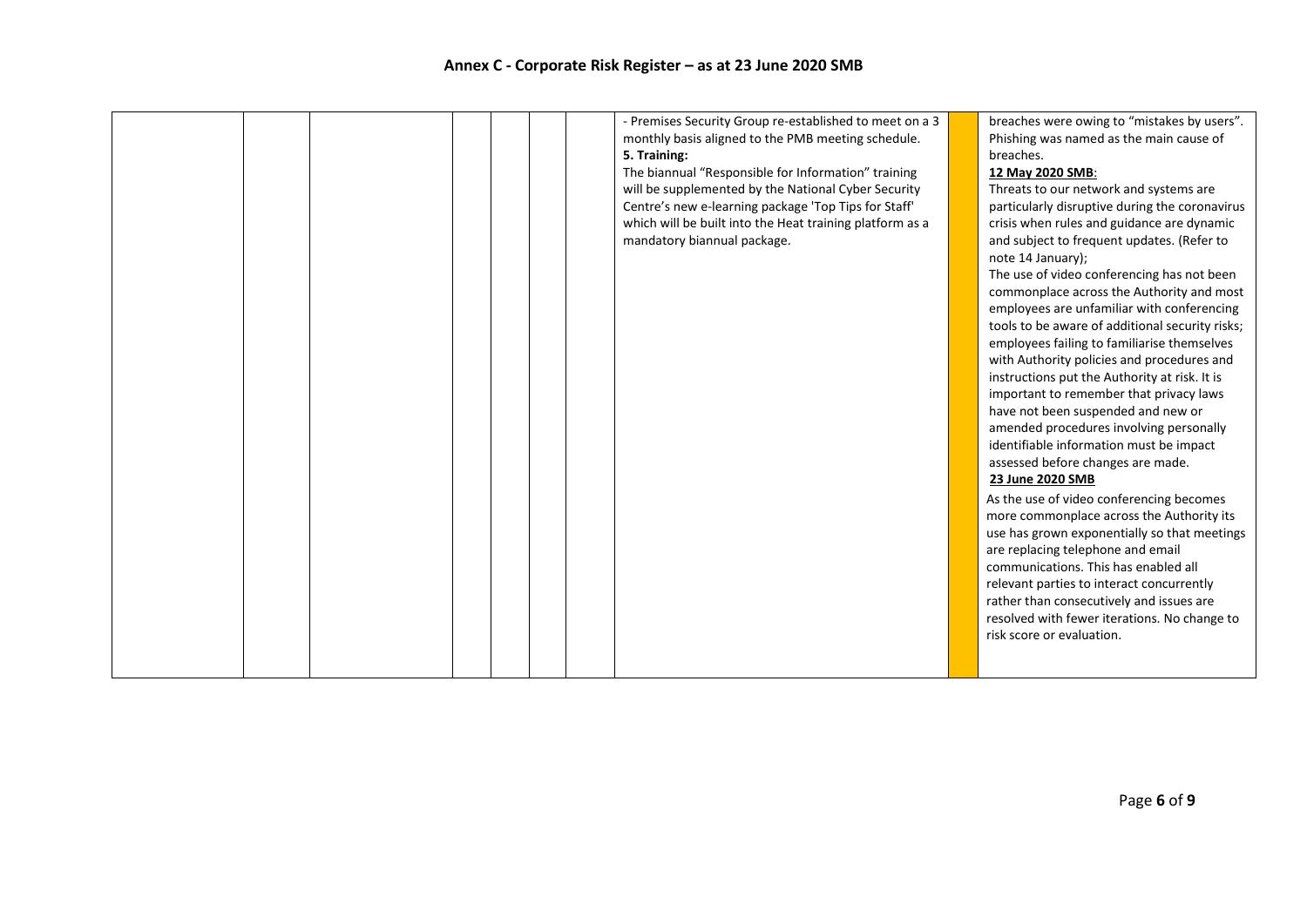| <b>Risk Description</b> | Resp.     | <b>Consequences if</b> |     | <b>Risk Score</b> |     | <b>Risk</b> | <b>Current Treatment</b>                                   | R | <b>Comments / Further Treatment Proposed</b>     |
|-------------------------|-----------|------------------------|-----|-------------------|-----|-------------|------------------------------------------------------------|---|--------------------------------------------------|
|                         |           | <b>Untreated</b>       |     | (Former) / New    |     | Level       |                                                            | Α |                                                  |
|                         |           |                        | P   |                   | - 2 | <b>HML</b>  |                                                            | G |                                                  |
| Risk of physical        | Heads of  | Disruption to          | (4) | (2)               | (8) | (M)         | The likely impact of short-term disruption to supplies     | M | 11 February 2020 SMB                             |
| disruption to           | Service   | procurement            | (3) | (2)               | (6) | (L)         | of equipment to the Service is considered to be low        |   | On 31 January 2020, the UK formally              |
| Service operations      | Develop-  | processes leading to   | 4   | $\overline{2}$    | 8   | М           | given that: most Authority procurement contracts are       |   | withdrew from the European Union. Whilst it      |
| due to no, or           | ment      | potential shortages    |     |                   |     |             | with UK based suppliers; and, the relatively long          |   | has left the EU's political structures, it will  |
| insufficiently          | and       | of equipment or        |     |                   |     |             | timescales for procurement within the sector. Advice       |   | remain within the Single Market and              |
| comprehensive,          | Delivery. | consumables.           |     |                   |     |             | and guidance from the NFCC and Fire Industries             |   | Customs Union for a transitional period          |
| agreement covering      |           |                        |     |                   |     |             | Association in relation to this risk is monitored and      |   | which ends on 31 December 2020. However,         |
| future UK relations     |           | Disruption to          |     |                   |     |             | acted on as required.                                      |   | the risk of disruption to UK trading and other   |
| with the EU.            |           | transportation         |     |                   |     |             |                                                            |   | relations with EU countries remains, pending     |
|                         |           | delaying personnel     |     |                   |     |             | The risk of transport disruption is considered relatively  |   | and dependent on the nature of any future        |
|                         |           | and or vehicle         |     |                   |     |             | low due to absence of ports and international airports     |   | agreement reached with the EU. Greater           |
|                         |           | movements.             |     |                   |     |             | within the area served by the Authority. Authority         |   | clarity regarding this is unlikely to emerge     |
|                         |           |                        |     |                   |     |             | officers are actively involved in in TVLRF risk evaluation |   | before the autumn, in the meantime officers      |
|                         |           |                        |     |                   |     |             | and mitigation planning for the wider Thames Valley        |   | continue to monitor developments with a          |
|                         |           |                        |     |                   |     |             | area.                                                      |   | view to identifying any emerging implications    |
|                         |           |                        |     |                   |     |             |                                                            |   | for the Authority / Service and its operations.  |
|                         |           |                        |     |                   |     |             |                                                            |   | Agreed to reduce risk probability score to 3,    |
|                         |           |                        |     |                   |     |             |                                                            |   | given that proximity of risk has receded,        |
|                         |           |                        |     |                   |     |             |                                                            |   | pending further information as to progress       |
|                         |           |                        |     |                   |     |             |                                                            |   | with trade and other future EU relationship      |
|                         |           |                        |     |                   |     |             |                                                            |   | negotiations.                                    |
|                         |           |                        |     |                   |     |             |                                                            |   | 12 May 2020 SMB                                  |
|                         |           |                        |     |                   |     |             |                                                            |   | The second round of negotiations over the        |
|                         |           |                        |     |                   |     |             |                                                            |   | future relationship between the UK and the       |
|                         |           |                        |     |                   |     |             |                                                            |   | EU was completed on 27 April 2020. The EU's      |
|                         |           |                        |     |                   |     |             |                                                            |   | Chief negotiator, Michel Barnier, has            |
|                         |           |                        |     |                   |     |             |                                                            |   | expressed concern at lack of progress in the     |
|                         |           |                        |     |                   |     |             |                                                            |   | negotiations: "The U.K. cannot refuse to         |
|                         |           |                        |     |                   |     |             |                                                            |   | extend the Brexit transition period and at the   |
|                         |           |                        |     |                   |     |             |                                                            |   | same time slow down discussion on                |
|                         |           |                        |     |                   |     |             |                                                            |   | important areas," However, Michael Gove,         |
|                         |           |                        |     |                   |     |             |                                                            |   | who leads preparations for a 'no deal' end to    |
|                         |           |                        |     |                   |     |             |                                                            |   | the transition period maintains that it is still |
|                         |           |                        |     |                   |     |             |                                                            |   | possible for a trade deal to be secured by the   |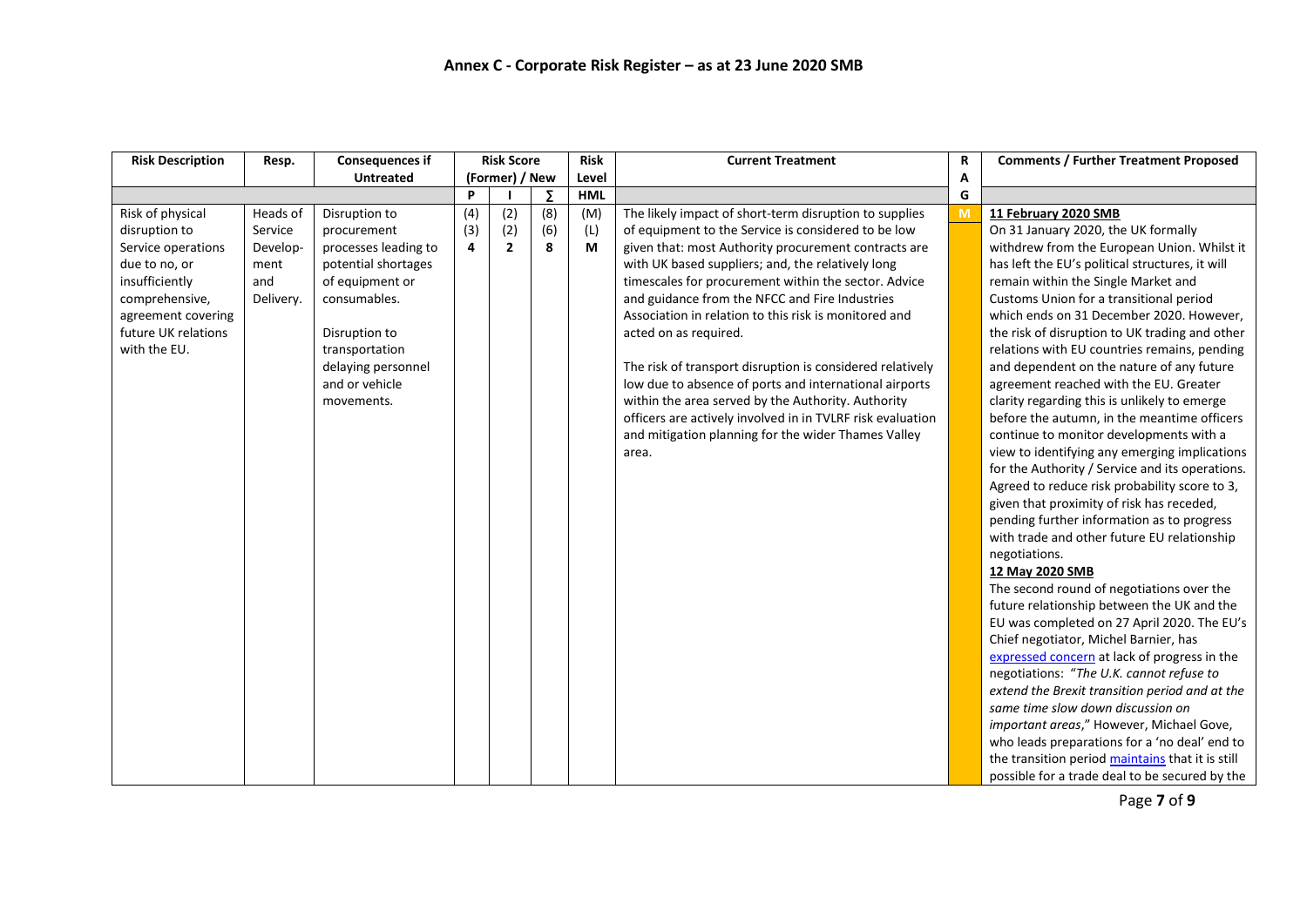|  |  |  |  | end of the year. Two further negotiating       |
|--|--|--|--|------------------------------------------------|
|  |  |  |  | rounds are scheduled before the end of June    |
|  |  |  |  | waypoint at which a view will be taken as to   |
|  |  |  |  | whether enough progress has been made to       |
|  |  |  |  | indicate that an agreement can be              |
|  |  |  |  | successfully concluded by the end of the       |
|  |  |  |  | transition period (31 December). The UK has    |
|  |  |  |  | repeatedly indicated that it will not seek an  |
|  |  |  |  | extension to the transition period. Officers   |
|  |  |  |  | will continue to monitor progress and          |
|  |  |  |  | whether any potential risks to the Authority   |
|  |  |  |  | may arise.                                     |
|  |  |  |  | 11 June 2020 PMB                               |
|  |  |  |  | In light of the current state of negotiations  |
|  |  |  |  |                                                |
|  |  |  |  | between the UK and EU regarding their          |
|  |  |  |  | future relationship, PMB recommended           |
|  |  |  |  | increasing the risk probability score to 4     |
|  |  |  |  | which raises the RAG status to Amber.          |
|  |  |  |  | 23 June 2020 SMB                               |
|  |  |  |  | SMB approved the increase in the risk          |
|  |  |  |  | probability score to 4. It was also noted that |
|  |  |  |  | ongoing free trade negotiations with other     |
|  |  |  |  | countries such as the USA, Japan and           |
|  |  |  |  | Australia, that are being pursued in parallel  |
|  |  |  |  | with the UK $-$ EU ones, could have            |
|  |  |  |  | implications for existing EU / UK focused      |
|  |  |  |  | supply chains, with the potential for changes  |
|  |  |  |  | to costs and standards associated with         |
|  |  |  |  | materials and end-products used in the fire    |
|  |  |  |  | sector. The CFO is monitoring these via the    |
|  |  |  |  | NFCC.                                          |
|  |  |  |  |                                                |
|  |  |  |  |                                                |